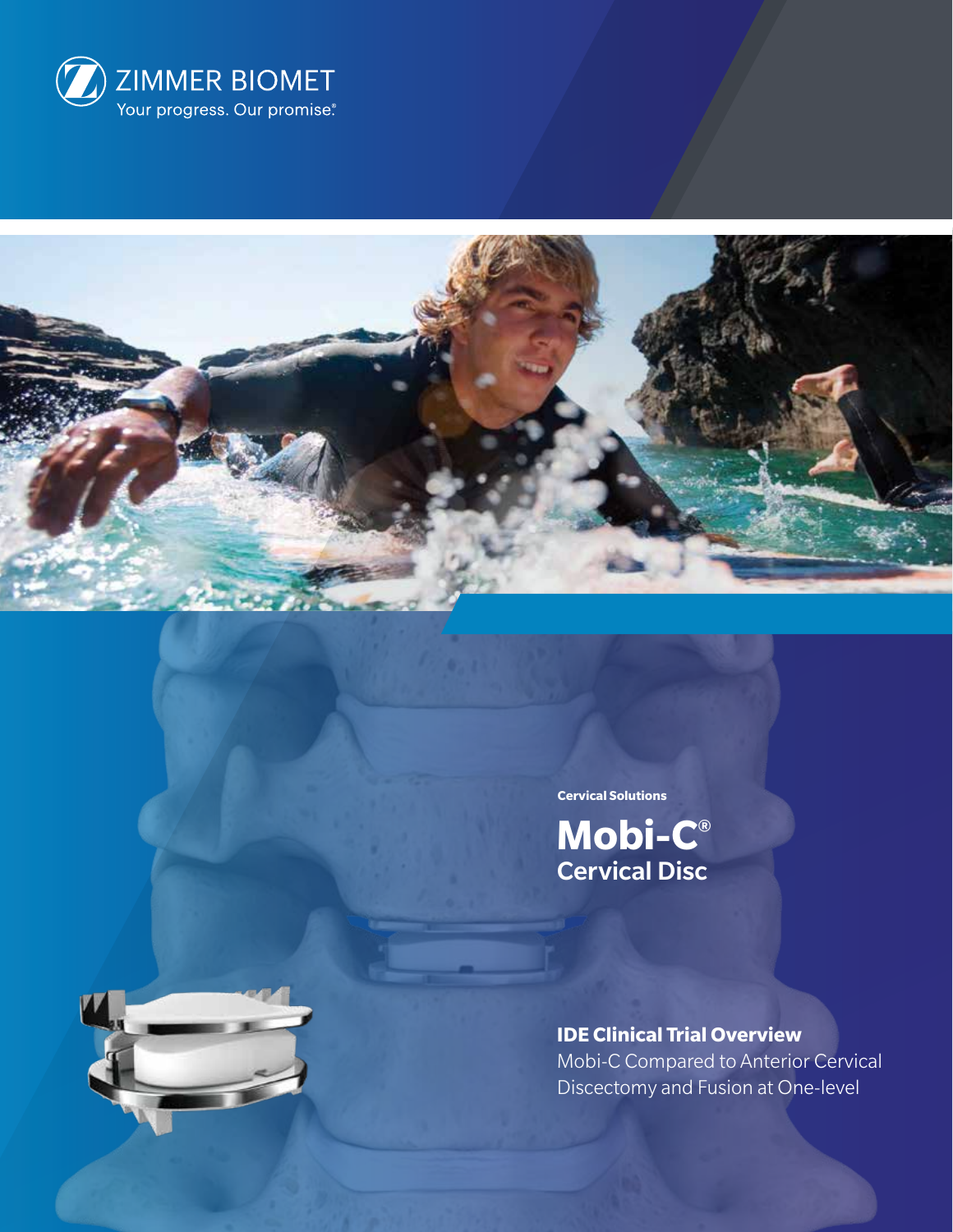*Mobi-C demonstrated non-inferiority in overall trial success compared to ACDF at 84 months.*



At 84 months, **Mobi-C** demonstrated:

- Nominally fewer subsequent surgeries at the index level compared to ACDF.
- Lower average rates of adverse events determined to be major complications compared to ACDF.
- Lower average rates of adjacent level degeneration compared to ACDF.
- $\cdot$  A mean **ROM in F/E of 10.2**° at the index level.
- A mean return to work time 7.5 days sooner than ACDF.

Mobi-C is a safe and effective surgical option at one-level in the cervical spine from C3-C7 in indicated subjects.

*Note: Please refer to www.cervicaldisc.com for complete study results.*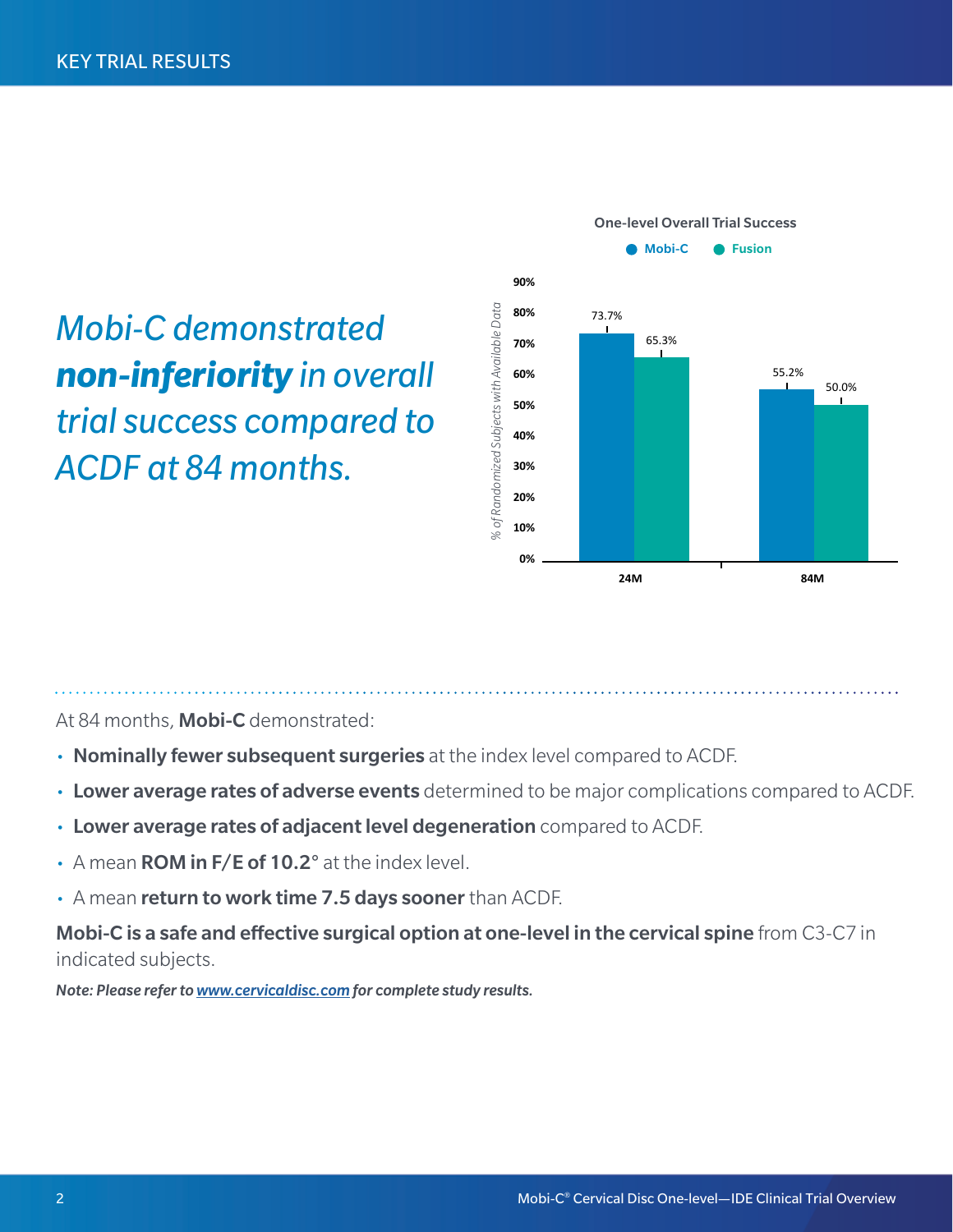# TABLE OF CONTENTS

| <b>Key Trial Results</b>                                                    | $\overline{2}$    |
|-----------------------------------------------------------------------------|-------------------|
| Overall Trial Success: The Composite Endpoint                               | $\overline{4}$    |
| <b>Composite Endpoint Components</b>                                        | 5                 |
| Neck Disability Index                                                       | 5                 |
| Subsequent Surgeries at the Treated Level                                   | 6                 |
| Neurologic Status                                                           | 6                 |
| Adverse Events Determined to Be Major Complications                         | 7                 |
| Secondary Endpoints                                                         | 8                 |
| Range of Motion Results for the Mobi-C Subjects                             | 8                 |
| Radiographic Fusion Results for the ACDF Subjects                           | 8                 |
| Adjacent Segment Degeneration                                               | 8                 |
| <b>Adjacent Segment Surgeries</b>                                           | 9                 |
| Subject Satisfaction                                                        | 9                 |
| <b>Clinical Endpoints</b>                                                   | 10                |
| Return to Work                                                              | 10                |
| Visual Analogue Scale                                                       | 10                |
| Heterotopic Ossification                                                    | 10                |
| Conclusion                                                                  | 11                |
| Appendix                                                                    | 12                |
| <b>Trial Design</b>                                                         | 12                |
| Subject Accounting                                                          | 12                |
| Subject Demographics                                                        | 12                |
| <b>Surgery Data</b>                                                         | 13                |
| <b>Inclusion Criteria</b>                                                   | 13                |
| <b>Exclusion Criteria</b>                                                   | $13 - 15$         |
| Commonly Reported Adverse Events                                            | 15                |
| Subsequent Surgical Interventions at the Index Level - Procedure Details 15 |                   |
| Indications                                                                 | <b>Back Cover</b> |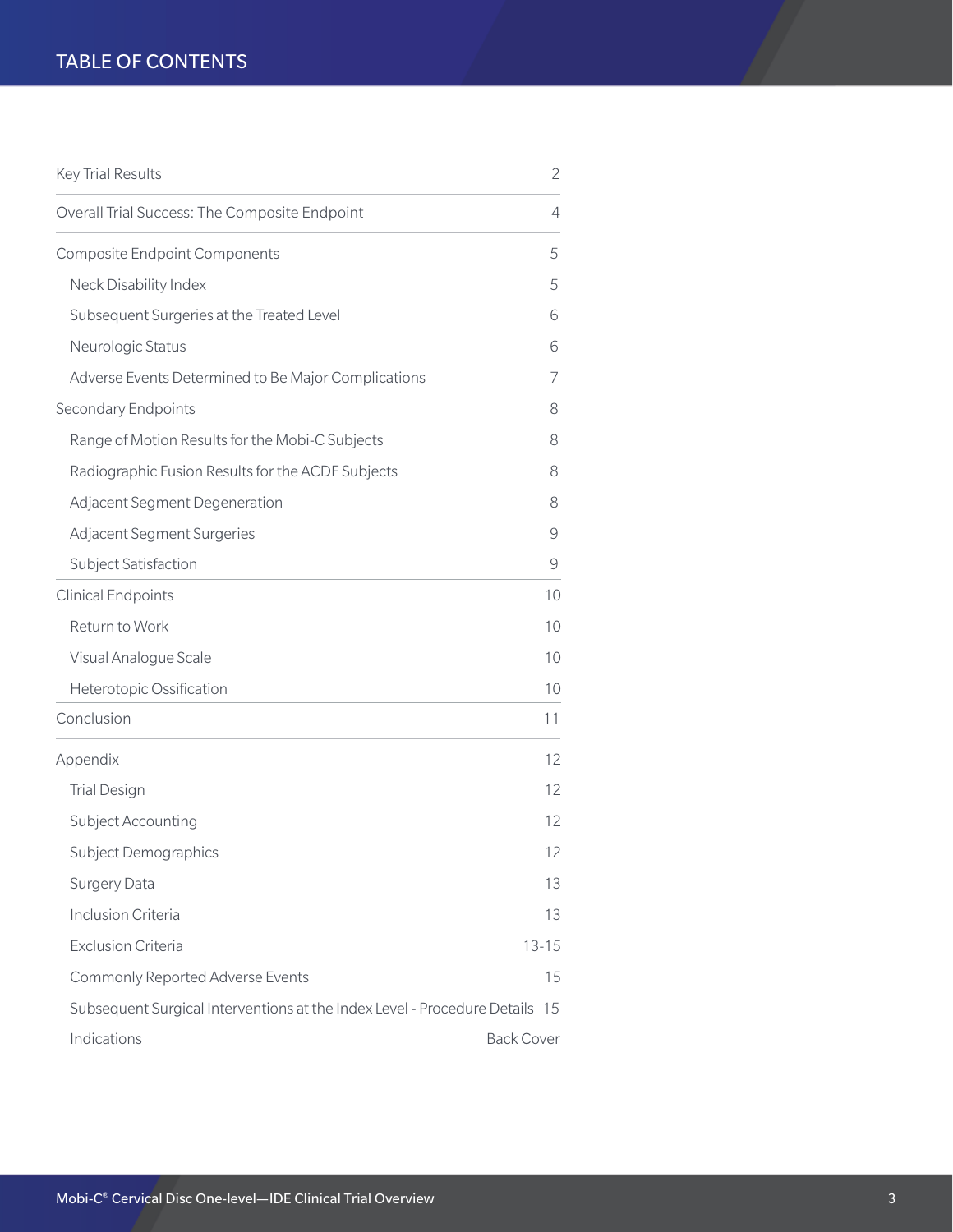

# One-level Overall Trial Success Over Time



#### Success Criteria

The Mobi-C IDE trial was a multi-center, prospective, and randomized controlled trial. Mobi-C, the investigational treatment, was compared to the control, anterior cervical discectomy and fusion (ACDF). The one-level trial included 245 randomized subjects, 164 Mobi-C and 81 ACDF subjects (a 2 to 1 ratio, respectively).

Trial success was based on a composite endpoint. A subject was considered a success at 84 months if all of the following criteria were met:

- Sufficient NDI improvement (≥ 15 points in subjects with baseline ≥ 30 points, or ≥ 50% improvement in subjects with baseline < 30 points)
- No subsequent surgery at the treated level
- No major complications defined as:
	- No radiographic failure
	- No neurologic deterioration
	- --   No adverse event determined to be a major complication

#### **Results**

#### Mobi-C established non-inferiority to ACDF at one-level.

Of all composite endpoint criteria, Mobi-C and ACDF subjects were most likely to fail the NDI success standard (23.5% and 22.2% of randomized subjects, respectively).

As shown in the chart above, Mobi-C showed nominally

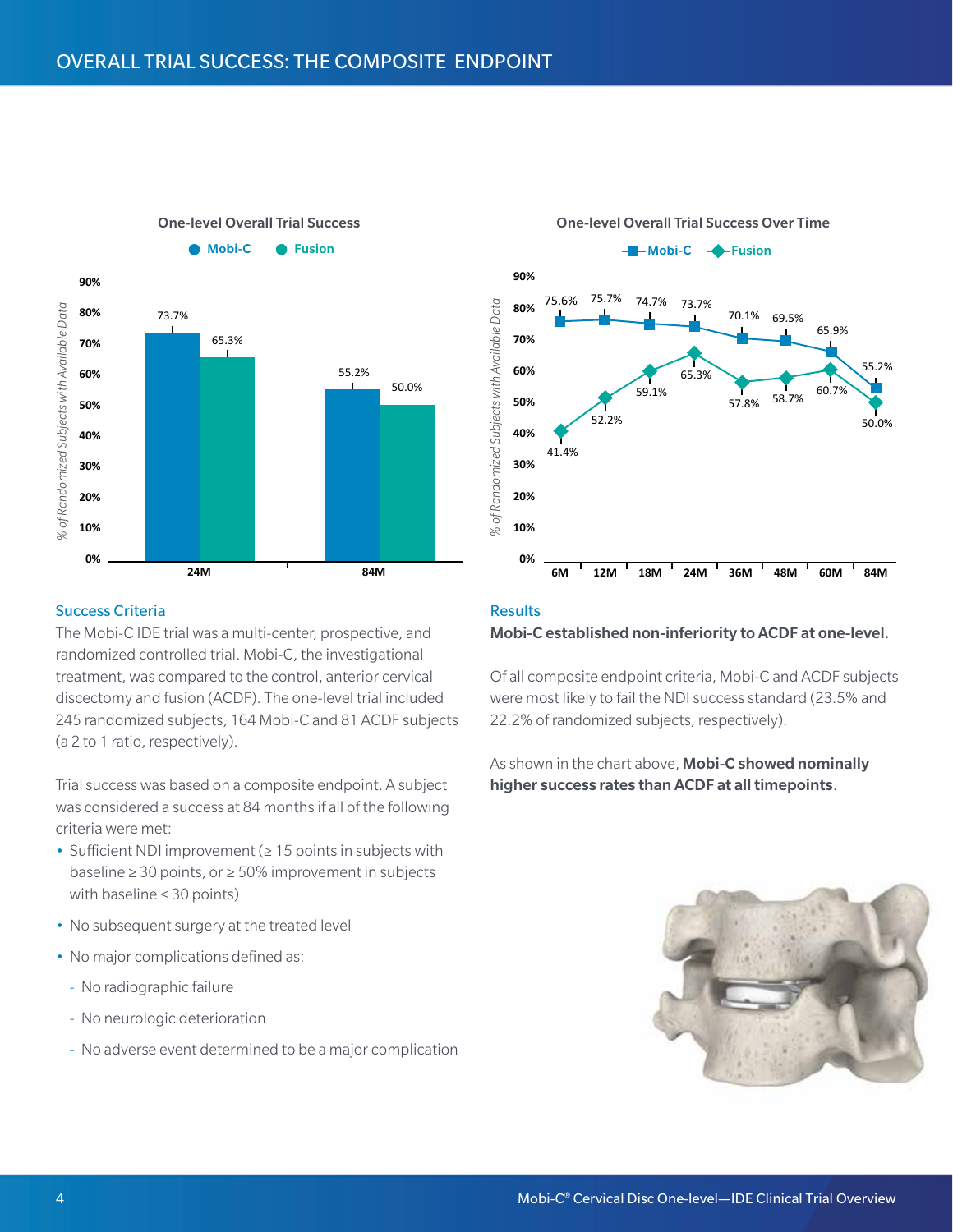# NECK DISABILITY INDEX (NDI)

### Success Criteria

NDI is measured using a subject answered questionnaire, which assesses the effect of pain on daily life. Each of the 10 assessed criteria<sup>§</sup> receives a score from 0 to 5; the highest score (50 points) represents the most disabled. The final score can be converted to a percentage.

*§ Note: NDI assessed criteria includes: pain intensity, personal care, lifting, reading, headaches, concentration, work, driving, sleeping, and recreation.*

| l If baseline NDI:                | <b>NDI score improvement</b><br>at 84 months must be: |
|-----------------------------------|-------------------------------------------------------|
| $\geq$ 30 points out of 50 points | $\geq$ 15 points out of 50 points                     |
| < 30 points out of 50 points      | $\geq$ 50% improvement                                |

#### **Results**



#### One-level Mean NDI Over Time: A Clinical Endpoint

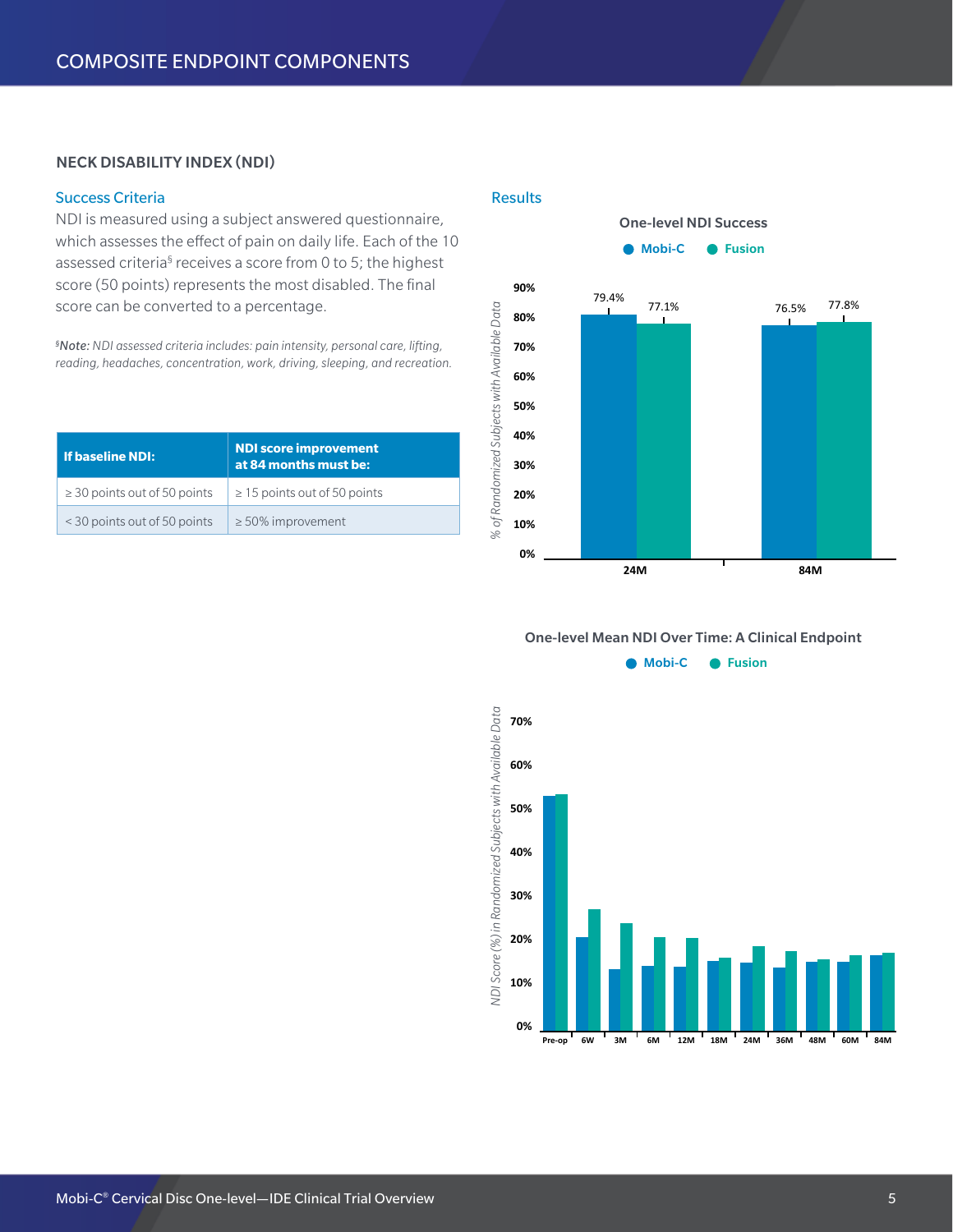# SUBSEQUENT SURGERIES AT THE TREATED LEVEL

One-level Subsequent Surgeries



*See page 15 for details on subsequent surgical interventions.* **24M 84M**

#### Success Criteria

The subject was considered a success in terms of subsequent surgery if none of the following were necessary at the treated level: removal, revision, reoperation, or supplemental fixation.

#### **Results**

Mobi-C had fewer subsequent surgeries on average compared to ACDF through 84 months.

## NEUROLOGIC STATUS



#### One-level Neurologic Status: Maintained or Improved

# Success Criteria

Neurologic status was measured using motor, sensorylight touch, sensory-pin prick, and reflex assessments. The surgery was considered a success if neurological status was maintained or improved.

#### **Results**

As expected, both treatment groups demonstrated similar percentages of subjects with stable or improved neurologic status at 84 months.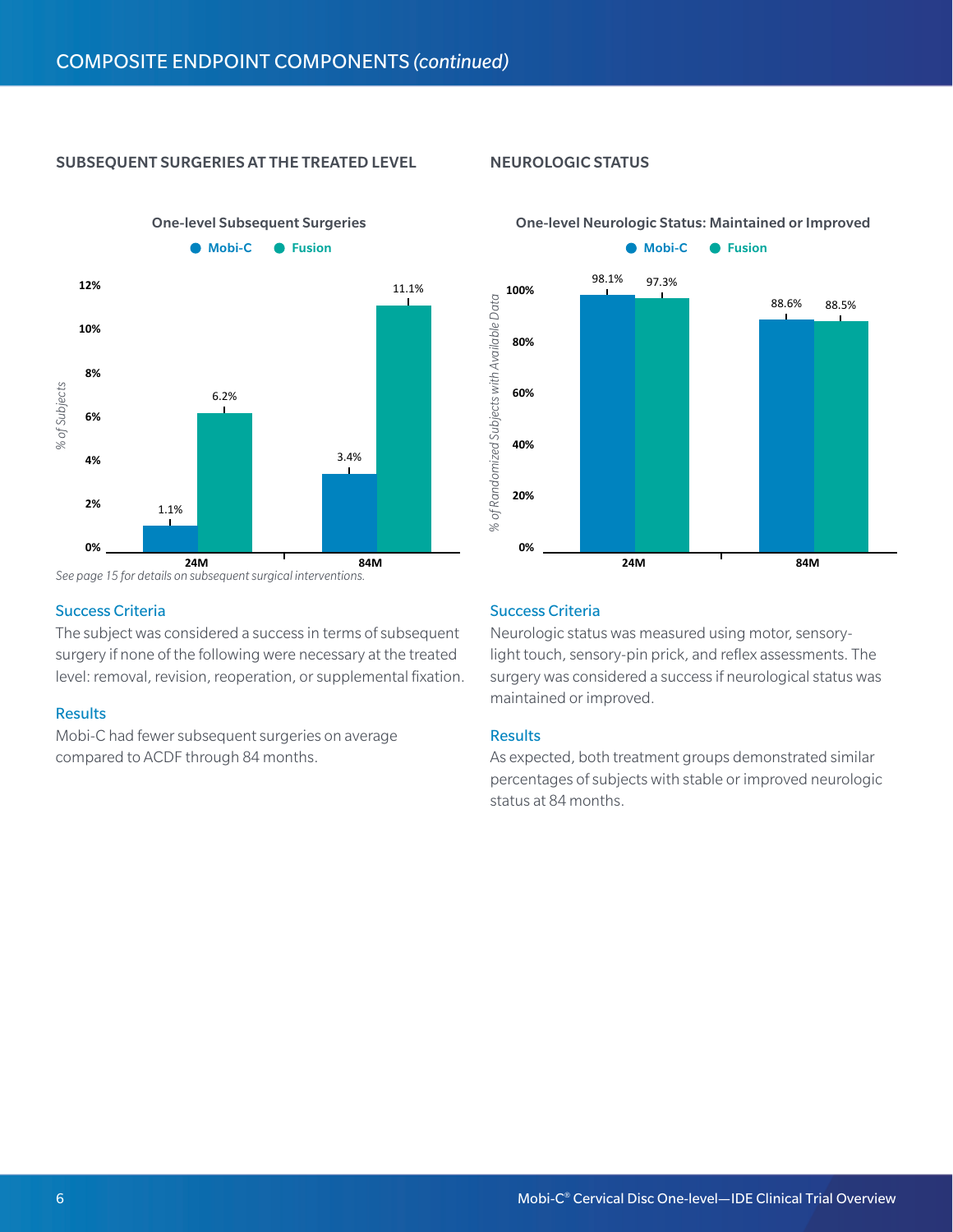# ADVERSE EVENTS DETERMINED TO BE MAJOR COMPLICATIONS

#### Success Criteria

The Clinical Events Committee (CEC) independently determined if an adverse event (AE) was a major complication. If so, the subject was considered a study failure.

#### **Results**



| <b>Major Complications Determined via CEC Review</b><br>of Adverse Events (One-level) |                                 |  |
|---------------------------------------------------------------------------------------|---------------------------------|--|
| <b>Treatment Group</b>                                                                | <b>Adverse Event by Subject</b> |  |
|                                                                                       | Pseudoarthrosis                 |  |
|                                                                                       | Worsening arm pain              |  |
|                                                                                       | Worsening neck pain             |  |
| <b>ACDF</b>                                                                           | Misplaced screw                 |  |
| $(n=81)$                                                                              | Adjacent disc herniation        |  |
|                                                                                       | Hematoma                        |  |
|                                                                                       | Dysphagia                       |  |
|                                                                                       | Degenerative disc disease       |  |
|                                                                                       | Recurrent arm pain              |  |
|                                                                                       | Adjacent disc herniation        |  |
|                                                                                       | Recurrent neck pain             |  |
| Mobi-C                                                                                | Malpositioned implant           |  |
| $(n=179)$                                                                             | Subsidence of superior endplate |  |
|                                                                                       | Anterior ossification           |  |
|                                                                                       | Post-laminectomy syndrome       |  |
|                                                                                       | Upper extremity weakness        |  |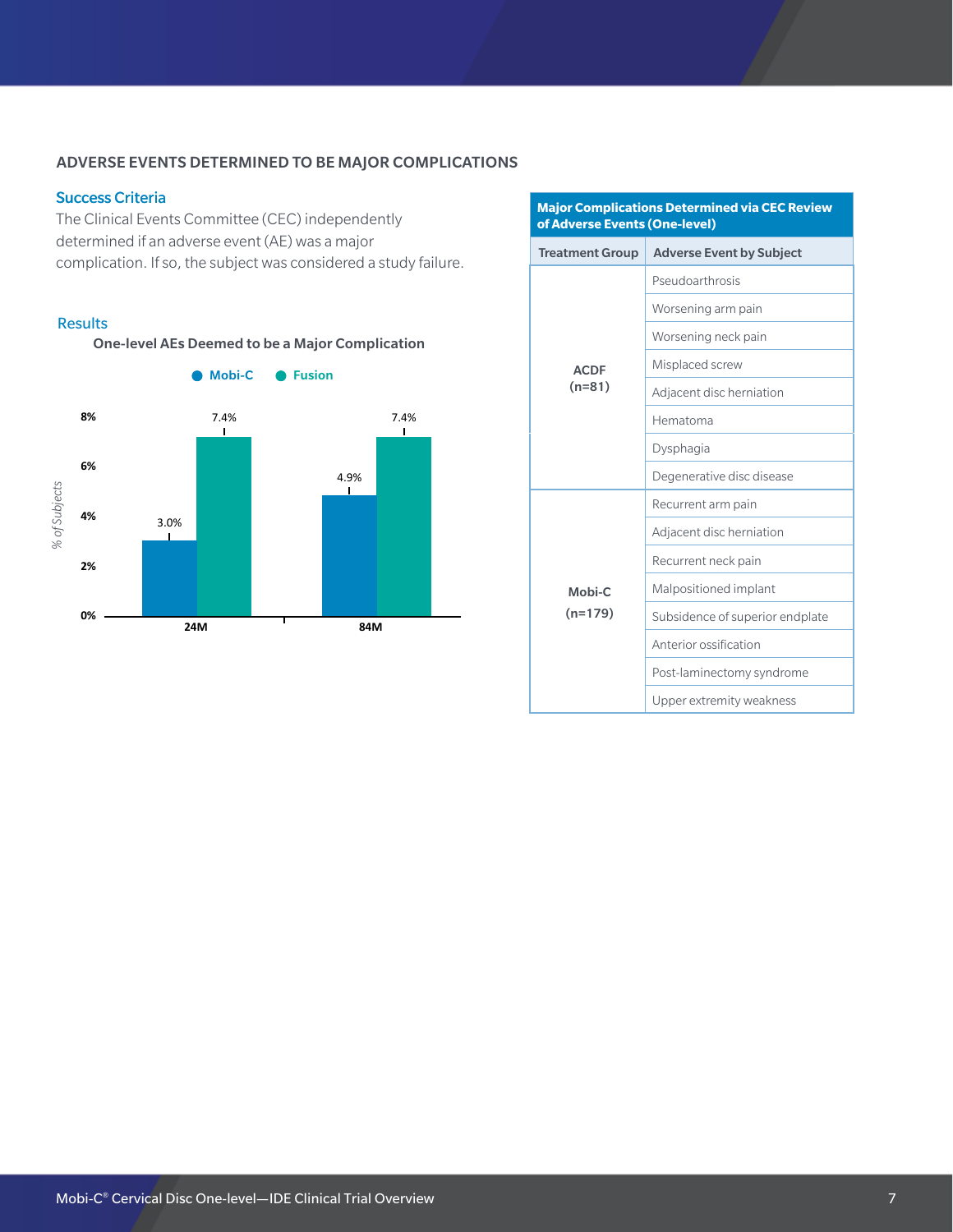#### RANGE OF MOTION (ROM) RESULTS FOR THE MOBI-C SUBJECTS ADJACENT SEGMENT DEGENERATION

Randomized Mobi-C subjects demonstrated mean ROM at the index level of 10.2° for flexion-extension and 5.1° for lateral bending.

One-level ROM at Index Level



# RADIOGRAPHIC FUSION RESULTS FOR THE ACDF **SUBJECTS**

|                                      |     | <b>Fusion Status</b> |
|--------------------------------------|-----|----------------------|
| <b>IDE Study</b><br><b>PAS Study</b> | 6M  | 42/69 (60.9%)        |
|                                      | 12M | 58/70 (82.9%)        |
|                                      | 24M | 67/75 (89.3%)        |
|                                      | 36M | 57/63 (90.5%)        |
|                                      | 48M | 58/62 (93.5%)        |
|                                      | 60M | 56/60 (93.3%)        |
|                                      | 84M | 47/49 (95.9%)        |

#### Success Criteria

Adjacent segment degeneration was assessed at the spinal segment immediately above and below the treated level. An independent core lab assessed degeneration using the Kellgren-Lawrence five point grading scale.\* An adjacent segment was counted as having degenerated if the segment worsened by 1 grade or more.

*\*Note: The Kellgren-Lawrence scale looks at radiographs for evidence of disc degenerative changes, including the absence or presence of osteophytes, disc narrowing, and endplate sclerosis. The five grades are: none (0), minimal (1), definite (2), moderate (3), or severe (4).*

#### Results

#### Clinically Relevant§ Adjacent Segment Degeneration at One-level



*§ Note: Grades 0, I, or II were defined as not being clinically relevant, while grades III or IV were defined as clinically relevant.*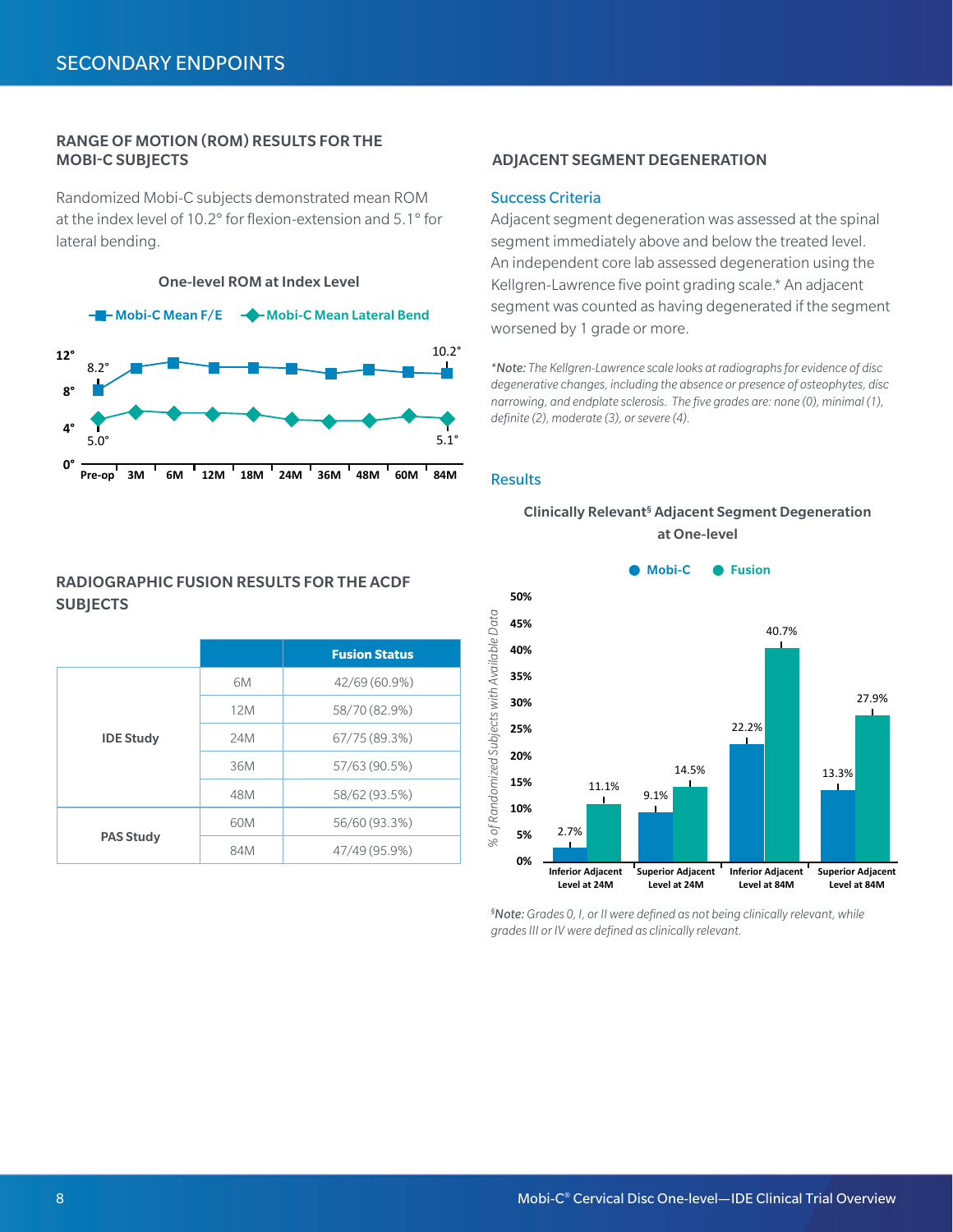### ADJACENT SEGMENT SURGERIES

#### Results



# SUBJECT SATISFACTION

#### Success Measurement

| <b>Question</b>                                                                      | <b>Possible Answers</b>                                                               |
|--------------------------------------------------------------------------------------|---------------------------------------------------------------------------------------|
| 1. How satisfied are you with<br>the surgical treatment you<br>received?             | Very satisfied, somewhat satisfied,<br>somewhat dissatisfied, or very<br>dissatisfied |
| 2. Would you recommend the<br>same treatment to a friend<br>with the same condition? | Definitely yes, probably yes,<br>probably no, or definitely no                        |

#### Results\*

| <b>Mobi-C</b>                | <b>ACDF</b> |
|------------------------------|-------------|
| <b>Very Satisfied at 84M</b> |             |
| 90.9%                        | 77.8%       |
| <b>Definitely Yes at 84M</b> |             |
| 89.4%                        | 77.8%       |

*\* Note: Randomized subjects with available data.*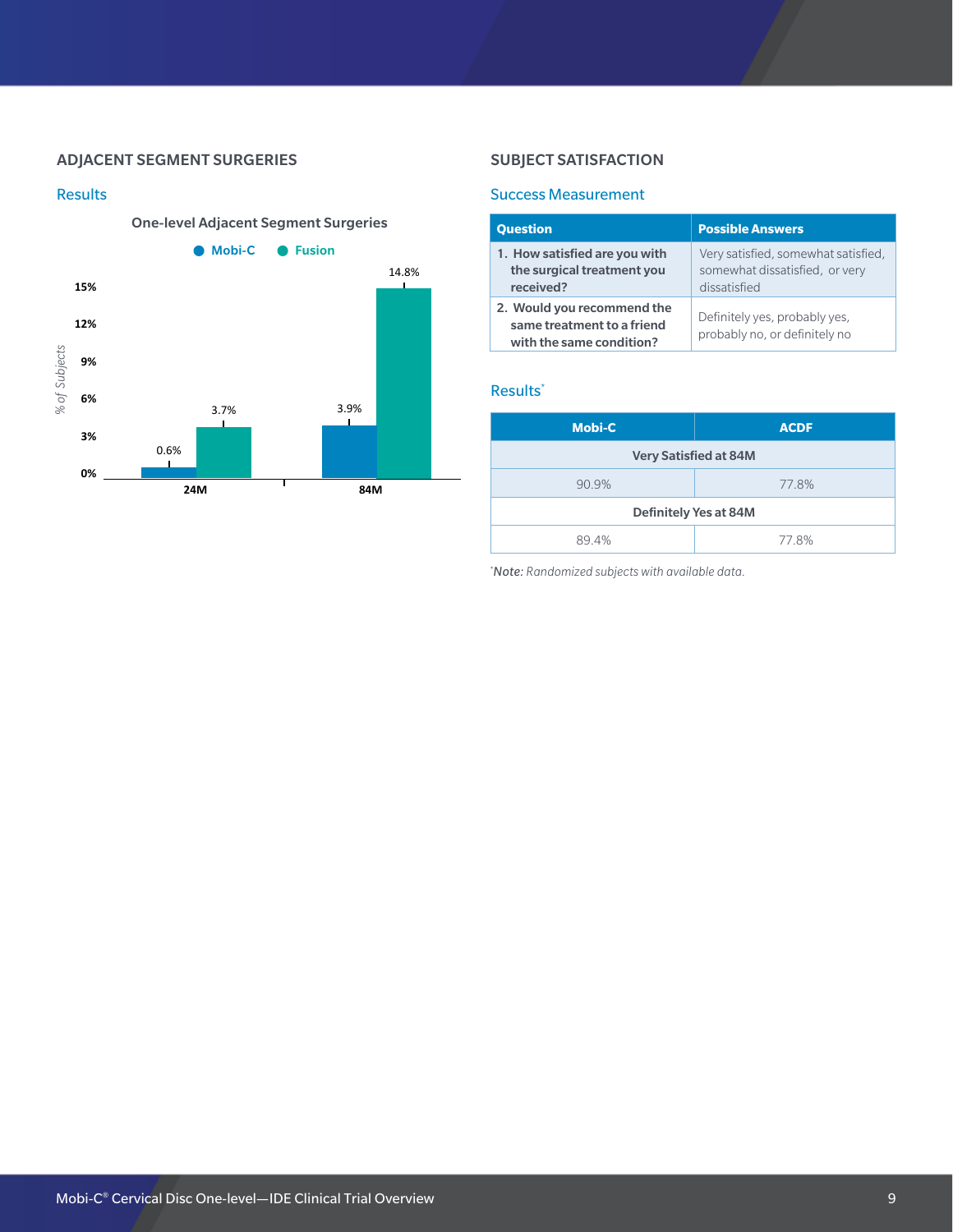# RETURN TO WORK

## Success Measurement

The number of days from surgery until the subject was able to return to work was counted.

#### Results

| <b>Return to Work</b> | <b>Randomized</b><br><b>Mobi-C</b> | <b>Randomized</b><br><b>ACDF</b> |
|-----------------------|------------------------------------|----------------------------------|
| Mean time (days)      | 2d 3                               | 36 R                             |

# *Mean return to work time was 7.5 days sooner for Mobi-C compared to ACDF*

# VISUAL ANALOGUE SCALE (VAS)

#### Success Criteria

Subjects were asked to separately rate their neck and left and right arm pain. The VAS score is measured on a 100mm line with 'No Pain' on the left and 'Worst Possible Pain' on the right. The subject marks a point on the line that best represents his or her pain. The distance is then measured in millimeters from 'No Pain' on the left to the subject's mark to create the VAS score.

*Note: The combined arm score was based on the most symptomatic arm at baseline carried forward.*

#### Results§





*§ Note: Randomized subjects with available data.*

# HETEROTOPIC OSSIFICATION

#### Success Criteria

Mobi-C radiographs were assessed for heterotopic ossification using a classification system adapted from McAfee and Mehren.\* HO was assessed by two independent radiologists with a third radiologist adjudicating in instances of disagreement.

*\*Note: Grades 0, I, or II were defined as not being clinically relevant, while grades III or IV were defined as clinically relevant. Indeterminate was assessed when a reliable grade could not be determined.* 

#### Results

| <b>HO at 84 months</b><br>(Randomized subjects with available data) |               |       |
|---------------------------------------------------------------------|---------------|-------|
| <b>Not Clinically Relevant</b>                                      | Grade 0/l/ll  | 71.3% |
| <b>Clinically Relevant</b>                                          | Grade III/IV  | 28.7% |
|                                                                     | Indeterminate | $0\%$ |

*Note: Although use of NSAIDs was not part of the post-operative regimen, 21.3% of randomized Mobi-C subjects reported use of NSAIDs between*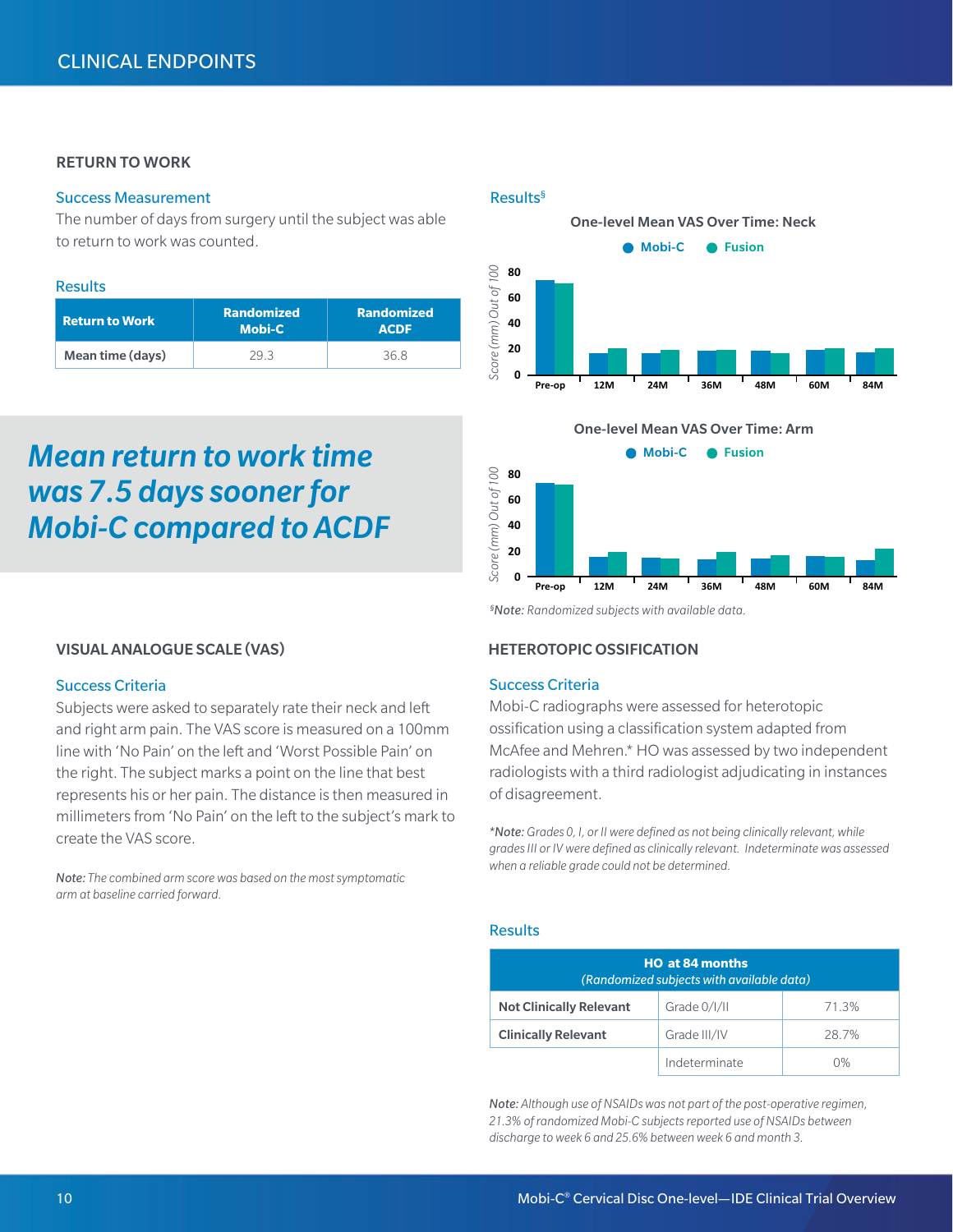*This clinical trial established that Mobi-C at one-level is non-inferior to ACDF at 84 months for overall trial success.* 



At 84 months, Mobi-C demonstrated:

- Nominally fewer subsequent surgeries at the index level compared to ACDF.
- Lower average rates of adverse events determined to be major complications compared to ACDF.
- Lower average rates of adjacent level degeneration compared to ACDF.
- $\cdot$  A mean **ROM in F/E of 10.2°** at the index level.
- A mean return to work time 7.5 days sooner than ACDF.

Mobi-C is a safe and effective surgical option at one-level in the cervical spine from C3-C7 in indicated subjects.

*Note: Please refer to www.cervicaldisc.com for complete study results.*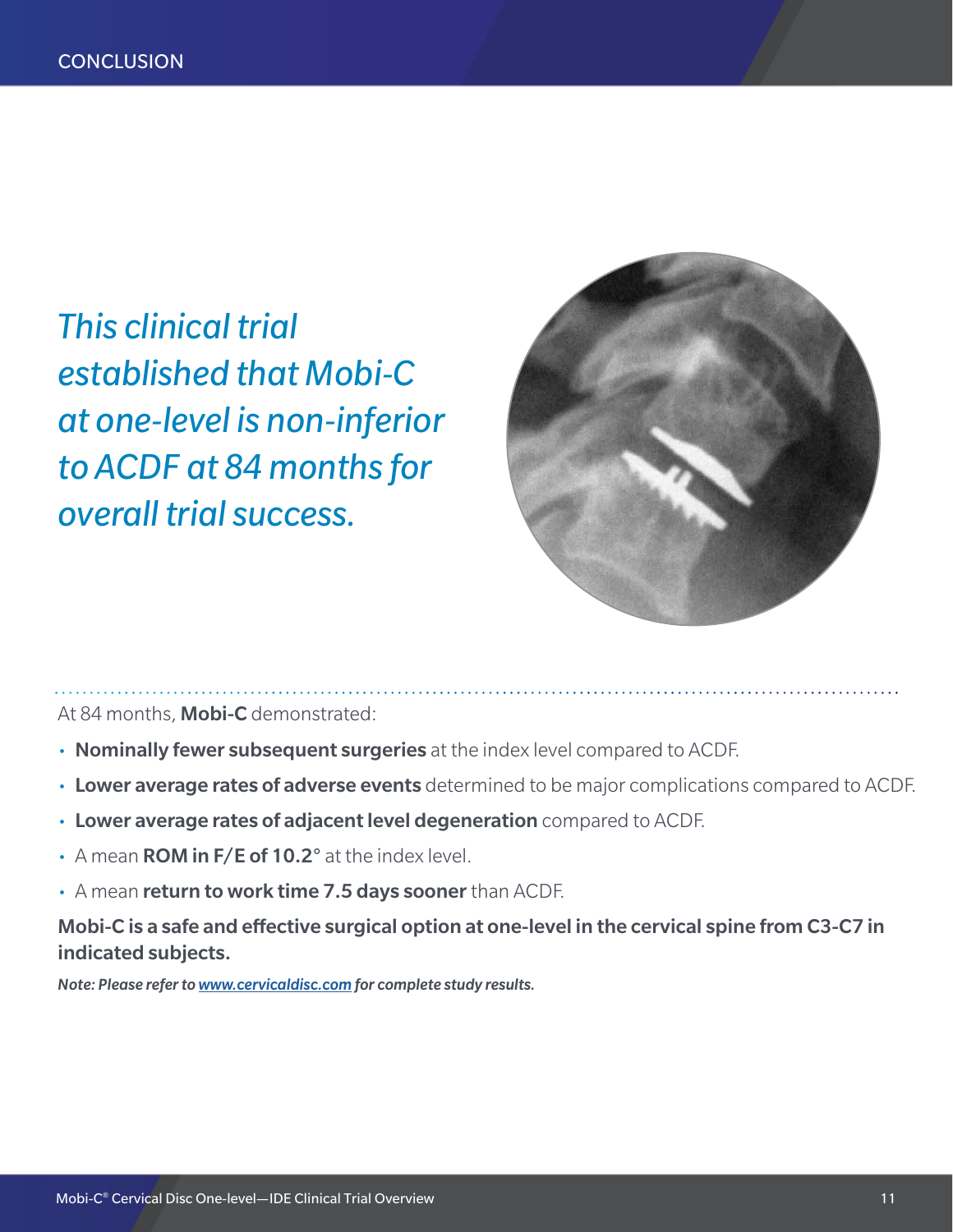The Mobi-C IDE trial was a multi-center, prospective, and randomized controlled trial. The trial tested Mobi-C for non-inferiority to the current standard of care, ACDF. The primary trial endpoint analysis was based upon 24 month results. The IDE trial consisted of one-level and two-level treatment arms conducted simultaneously under the same FDA-approved protocol. (This document focuses on the one-level treatment arm.)

- Investigational treatment: anterior discectomy followed by insertion of Mobi-C at one-level
- Control treatment: anterior discectomy followed by insertion of allograft bone at one-level and an anterior cervical plate (DePuy Spine Slim-Loc® or the Medtronic Atlantis® or Atlantis Vision®)
- Randomization scheme: 2 to 1 ratio, Mobi-C to ACDF respectively
- 245 randomized subjects:
	- --   164 Mobi-C
	- --   81 ACDF
- The trial allowed for 1 nonrandomized training case per site and resulted in 15 nonrandomized Mobi-C subjects in the one-level arm
- 24 investigative sites
- Post-operative follow-up for the IDE trial: 6 weeks, 3 months, 6 months, 12 months, 18 months, 24 months, 36 months, and 48 months
- Post-operative follow-up for the Post-Approval Studies: 60 months and 84 months

# TRIAL DESIGN SUBJECT ACCOUNTING

| <b>Subject Accounting (One-level)</b>              | <b>Randomized</b><br><b>Mobi-C</b>                                                         | <b>Randomized</b><br><b>ACDF</b> |
|----------------------------------------------------|--------------------------------------------------------------------------------------------|----------------------------------|
| <b>Subjects Treated</b>                            | 164                                                                                        | 81                               |
| <b>Subjects with Data at 84 Months</b>             | 121                                                                                        | 52                               |
| <b>Expected Number of Subjects</b><br>at 84 Months | 70<br>151                                                                                  |                                  |
| <b>Follow-up Rate at 84 Months</b>                 | 80.1% of randomized Mobi-C and<br>74.3% ACDF subjects presented<br>some data at 84 months. |                                  |

#### SUBJECT DEMOGRAPHICS

Demographics were similar for both treatment groups. A breakdown of the data for all randomized subjects is provided in the table below for comparison.

| <b>Demographics at Baseline</b><br>(One-level)                                                  | <b>Randomized</b><br><b>Mobi-C</b>    | <b>Randomized</b><br><b>ACDE</b>       | <b>P-value</b> |
|-------------------------------------------------------------------------------------------------|---------------------------------------|----------------------------------------|----------------|
| Male                                                                                            | 47.6%                                 | 44 4%                                  | $0.6843*$      |
| <b>Female</b>                                                                                   | 52.4%                                 | 55.6%                                  |                |
| Mean age (years)                                                                                | 43.3                                  | 44.0                                   | $0.5657**$     |
| Mean BMI (kg/M <sup>2</sup> )                                                                   | 27.3                                  | 27.4                                   | $0.8460**$     |
| <b>Ethnicity</b><br>Hispanic or Latino<br>Not Hispanic or Latino                                | 1.8%<br>98.2%                         | 2.5%<br>97.5%                          | $0.6667*$      |
| Race<br>Caucasian<br>Black/African American<br>Asian<br>American Indian/Alaskan Native<br>Other | 92.7%<br>2.4%<br>1.8%<br>1.2%<br>1.2% | 85.2%<br>12.3%<br>1.2%<br>1.2%<br>0.0% | $0.0710*$      |
| <b>Work status</b><br>Able to work                                                              | 65.9%                                 | 56.8%                                  | $0.3264*$      |
| <b>Driving Status</b><br>Able to drive                                                          | 94.5%                                 | 97.5%                                  | $0.5035*$      |
| Smoke more than one<br>pack per day<br>Yes<br><b>No</b>                                         | 0%<br>100%                            | 0%<br>100%                             | $>0.9999*$     |

*\*Fisher's Exact test used to compare treatments.* 

*\*\* An unpaired test used to compare treatment groups.*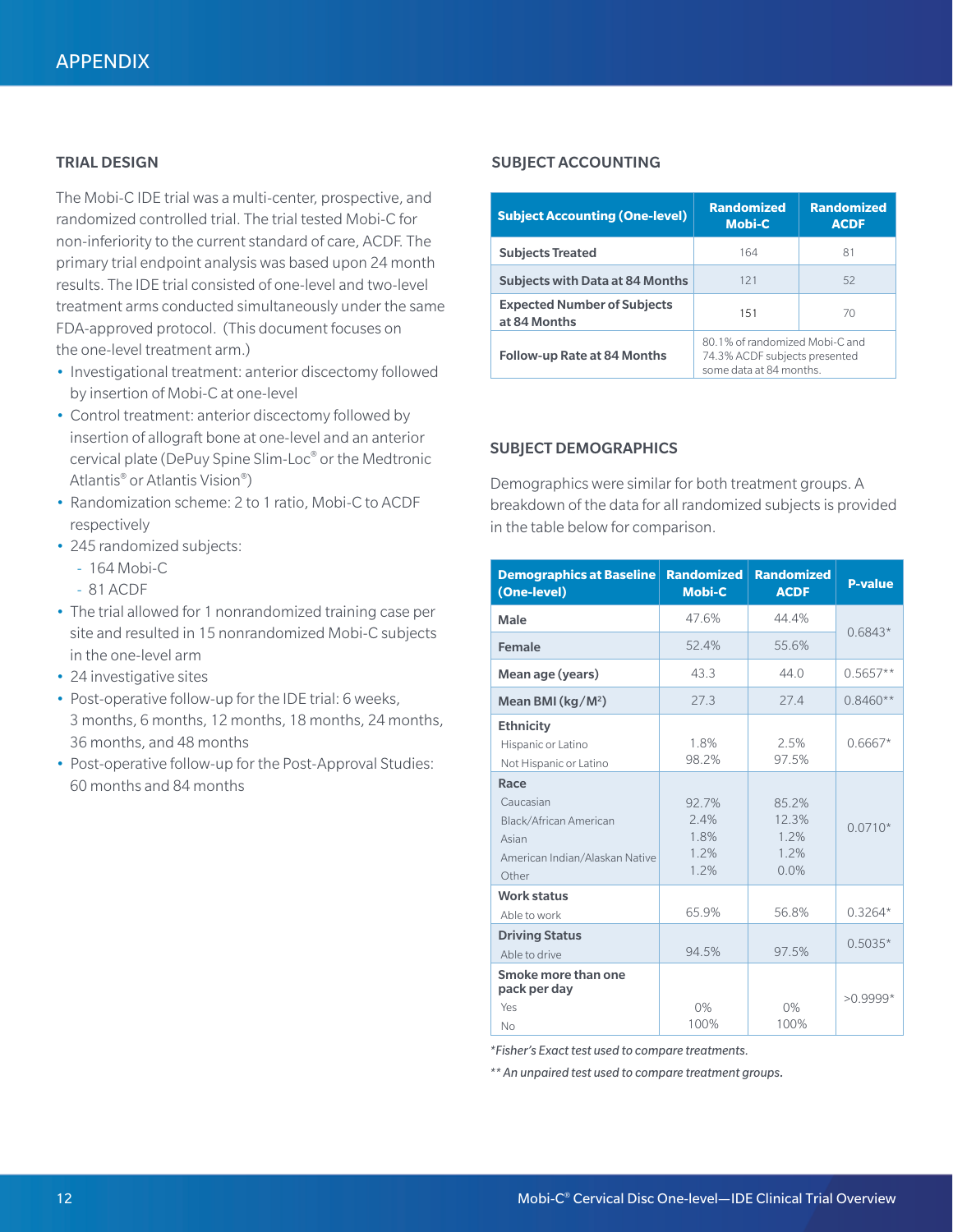# SURGERY DATA

| <b>Surgery Data (One-level)</b>     | <b>Randomized</b><br><b>Mobi-C</b> | <b>Randomized</b><br><b>ACDF</b> |
|-------------------------------------|------------------------------------|----------------------------------|
| Mean Est. Blood Loss (ml)           | 45.0                               | 48.1                             |
| Mean Length of Hospital Stay (days) | 2.0                                | 2.1                              |
| <b>Mean Operative Time (hrs)</b>    | 1.5                                | 1.3                              |
| <b>Levels Treated (One-level)</b>   |                                    |                                  |
| $C3-C4$                             | 0.6%                               | 4.9%                             |
| $C4-C5$                             | 67%                                | 2.5%                             |
| $C5-C6$                             | 56.1%                              | 56.8%                            |
| C6-C7                               | 36.6%                              | 35.8%                            |

#### INCLUSION CRITERIA

Enrollment in the one level Mobi-C study arm was limited to subjects who met the following inclusion criteria.

- 1. Age 18-69 years.
- 2. Diagnosis of radiculopathy or myeloradiculopathy of the cervical spine, with pain, paresthesias or paralysis in a specific nerve root distribution C3 through C7, including at least one of the following:
	- Neck and/or arm pain (at least 30 mm on the 100 mm visual analogue scale [VAS] scale).
	- Decreased muscle strength of at least one level on the clinical evaluation 0 to 5 scale.
	- Abnormal sensation including hyperesthesia or hypoesthesia; and/or
	- Abnormal reflexes.
- 3. Symptomatic at one-level from C3 to C7.
- 4. Radiographically determined pathology at the level to be treated correlating to primary symptoms including at least one of the following:
	- Decreased disc height on radiography, computed tomography (CT), or magnetic resonance imaging (MRI) in comparison to a normal adjacent disc.
	- Degenerative spondylosis on CT or MRI.
	- Disc herniation on CT or MRI.
- 5. NDI Score of  $\geq 15/50$  or  $\geq 30\%$ .
- 6. Unresponsive to nonoperative, conservative treatment (rest, heat, electrotherapy, physical therapy, chiropractic care and/or analgesics) for:
	- Approximately six weeks from radiculopathy or myeloradiculopathy symptom onset; or
	- Have the presence of progressive symptoms or signs of nerve root/spinal cord compression despite continued nonoperative conservative treatment.
- 7. Appropriate for treatment using an anterior surgical approach, including having no prior surgery at the operative level and no prior cervical fusion procedure at any level.
- 8. Reported to be medically cleared for surgery.
- 9. Reported to be physically and mentally able and willing to comply with the Protocol, including the ability to read and complete required forms and willing and able to adhere to the scheduled follow-up visits and requirements of the Protocol.
- 10. Written informed consent provided by subject or subject's legally authorized representative.
- 11. Willingness to discontinue all use of non-steroidal anti-inflammatory drugs (NSAIDs) from one week before surgery until 3 months after surgery.

# EXCLUSION CRITERIA

Subjects were **not** permitted to enroll in the Mobi-C study if they met any of the following exclusion criteria.

- 1. Reported to have an active systemic infection or infection at the operative site.
- 2. Reported to have a history of or anticipated treatment for active systemic infection, including HIV or Hepatitis C.
- 3. More than one immobile vertebral level between C1 to C7 from any cause including but not limited to congenital abnormalities and osteoarthritic "spontaneous" fusions.
- 4. Previous trauma to the C3 to C7 levels resulting in significant bony or discoligamentous cervical spine injury.
- 5. Reported to have had any prior spine surgery at the operative level.
- 6. Reported to have had a prior cervical fusion procedure at any level.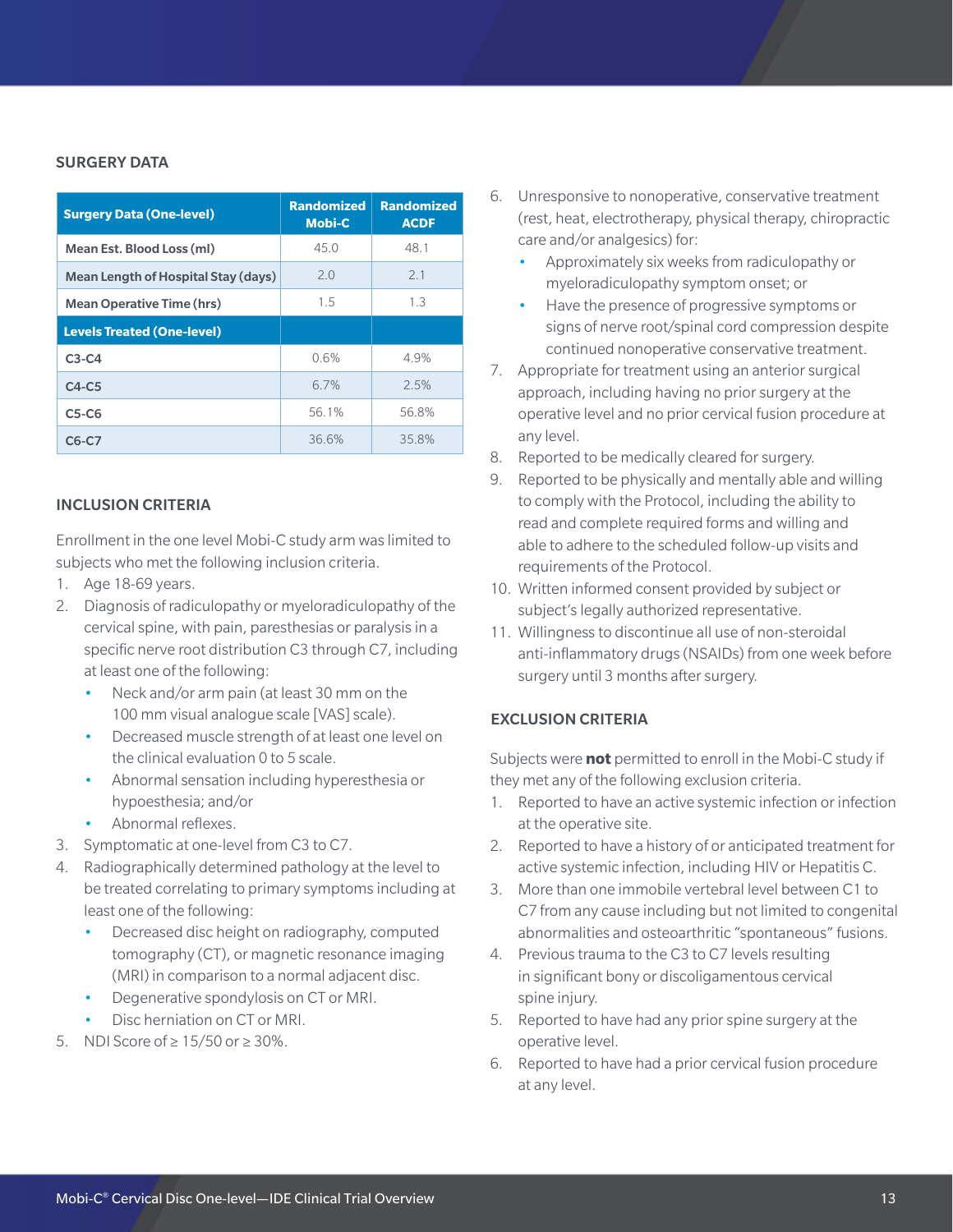# EXCLUSION CRITERIA *(continued)*

- 7. Axial neck pain in the absence of other symptoms of radiculopathy or myeloradiculopathy justifying the need for surgical intervention.
- 8. Disc height less than 3 mm as measured from the center of the disc in a neutral position and disc height less than 20% of the anterior-posterior width of the inferior vertebral body.
- 9. Radiographic confirmation of severe facet joint disease or degeneration.
- 10. Reported to have an increased risk of osteoporosis/ osteopenia. This was defined as a T-score less than (worse than) -1.5 on a previous or required Hologic Sahara or dual energy X-ray absorptiometry (DEXA) scan. All subjects that met one or more of the following were to undergo a Hologic Sahara or DEXA scan as part of the study enrollment procedures:
	- Females 50 years and older;
	- Females who were post-menopausal or post-hysterectomy with oophorectomy;
	- Subjects taking bisphosphonate medication for the treatment of osteoporosis; and/or
	- Subjects with history of chronic use of high dose steroids. High dose steroid use is defined as part of Exclusion Criterion #22.

All females less than 50 years of age, and all males, who had not had a Hologic Sahara or DEXA scan within six months of surgery, were screened for osteoporosis using the Simple Calculated Osteoporosis Risk Estimation (SCORE) questionnaire. Subjects whose screening suggests increased risk (SCORE greater than 6) were to undergo a Hologic Sahara or DEXA scan as part of the trial enrollment procedures.

- 11. Reported to have Paget's disease, osteomalacia or any other metabolic bone disease other than osteoporosis, which is addressed above.
- 12. Reported active malignancy that included a history of any invasive malignancy (except non-melanoma skin cancer), unless the subject had been treated with curative intent and there had been no clinical signs or symptoms of the malignancy for at least five years.
- 13. Symptomatic DDD or significant cervical spondylosis at more than two-levels.
- 14. Spondylolysis.
- 15. Marked cervical instability on resting lateral or flexion/ extension radiographs demonstrated by:
	- Translation  $\geq 3.5$  mm, and/or
	- Greater than 11° angular difference to that of either adjacent level.
- 16. Known allergy to cobalt, chromium, molybdenum or polyethylene.
- 17. Segmental angulation of greater than 11° at treatment or adjacent levels.
- 18. Reported pregnancy or nursing at time of enrollment, or with plans to become pregnant within the next three years.
- 19. Reported to have rheumatoid arthritis, lupus, or other autoimmune disease that affect the musculoskeletal system.
- 20. Congenital bony and/or spinal cord abnormalities that affect spinal stability.
- 21. Reported to have diseases or conditions that would preclude accurate clinical evaluation (e.g. neuromuscular disorders).
- 22. Reported concomitant conditions requiring daily, high-dose oral and/or inhaled steroids. High dose steroid use is defined as:
	- Daily, chronic use of oral steroids of 5 mg/day or greater.
	- Daily, chronic use of inhaled corticosteroids (at least twice per day).
	- Use of short-term (less than 10 days) oral steroids at a daily dose greater than 40 mg within one month of the trial procedure.
- 23. Reported to have current or recent history of substance abuse (alcoholism and/or narcotic addiction) requiring intervention.
- 24. Clinically Severe Obesity, as defined by National Institutes of Health (NIH) Clinical Guidelines Body Mass Index  $(BMI > 40)$ .
- 25. Reported use of any other investigational drug or medical device within the last 30 days prior to surgery.
- 26. Evidence of symptomatic moderate to severe facet joint degeneration or disease where the investigator felt this was a major contributor to the subject's pain as diagnosed by injection and imaging.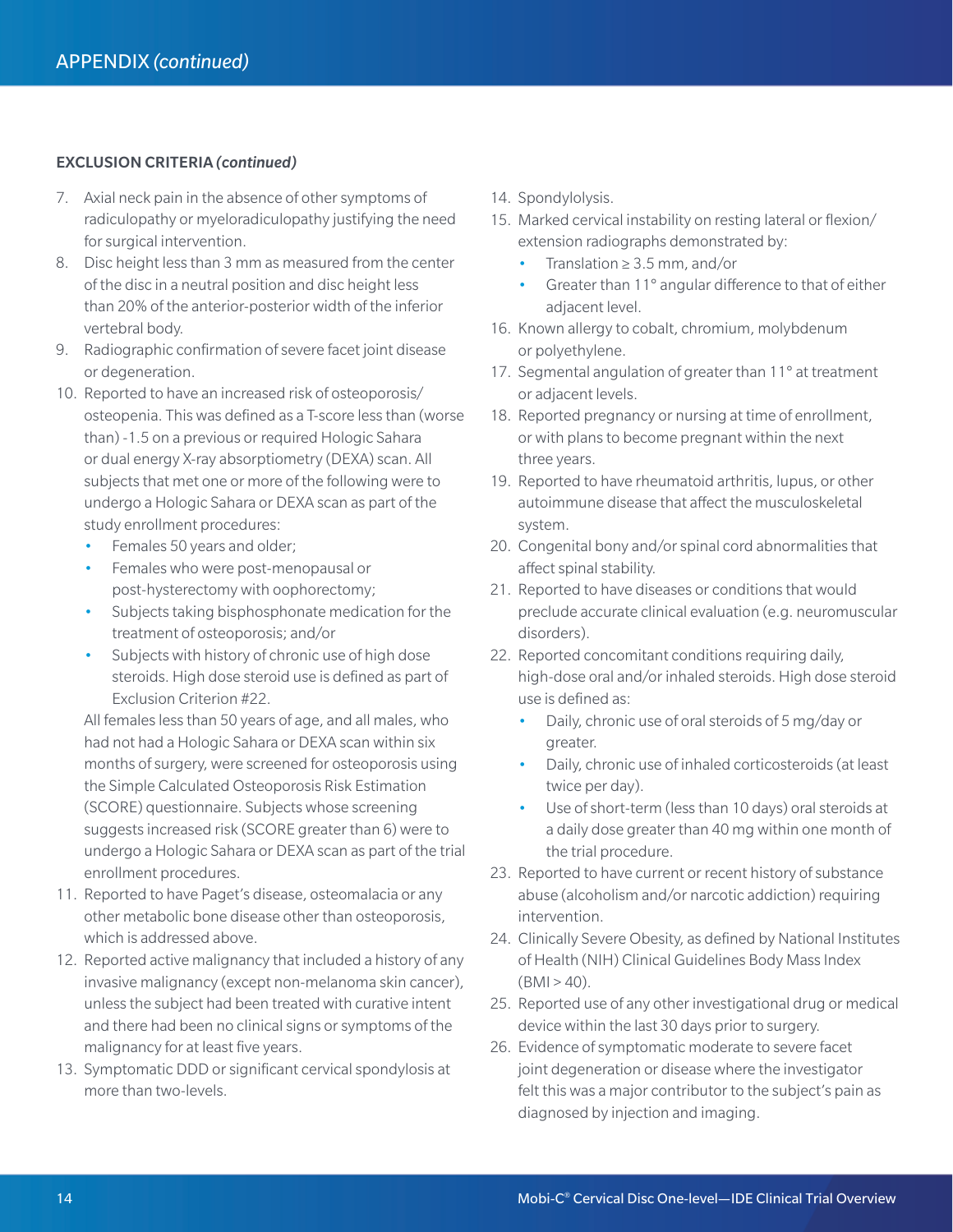# SUBSEQUENT SURGICAL INTERVENTIONS AT THE INDEX LEVEL - PROCEDURE DETAILS

| 27. Reported to be taking medications known to potentially |
|------------------------------------------------------------|
| interfere with bone/soft tissue healing (e.g., high-dose   |
| oral and/or inhaled steroids, immunosuppressant            |
| medication, chemotherapeutic agents).                      |
|                                                            |

- 28. Reported to have pending personal litigation relating to spinal injury (worker's compensation was not an exclusion).
- 29. Reported to have a current history of heavy smoking (more than one pack of cigarettes per day).
- 30. Anticipated or potential relocation greater than 50 miles that may interfere with completion of follow-up examinations.
- 31. Reported to have mental illness or belonged to a vulnerable population, as determined by the investigator (e.g., prisoner or developmentally disabled), that would compromise ability to provide informed consent or compliance with follow-up requirements.
- 32. Reported to have an uncontrolled seizure disorder.
- 33. Reported to have taken epidural steroids within 14 days prior to surgery.

## COMMONLY REPORTED ADVERSE EVENTS

| <b>Commonly Reported AEs Through</b><br><b>Month 84</b>          | <b>Mobi-C</b> | <b>ACDF</b> |
|------------------------------------------------------------------|---------------|-------------|
| Neck pain                                                        | 55.3%         | 54.3%       |
| Arm pain                                                         | 39 1%         | 30.9%       |
| Neck and arm pain                                                | 5.6%          | 8.6%        |
| Headache                                                         | 33.5%         | 358%        |
| <b>Back pain</b>                                                 | 34.6%         | 33.3%       |
| <b>Neurological - neck</b>                                       | 26.8%         | 29.6%       |
| Neurological - upper extremity sensory                           | 49 7%         | 519%        |
| <b>Shoulder pain</b>                                             | 30.2%         | 28.4%       |
| <b>Dysphagia</b>                                                 | 12.3%         | $21.0\%$    |
| <b>Dysphonia</b>                                                 | 1 7%          | 4 9%        |
| <b>Surgical wound infection</b>                                  | 34%           | 1.2%        |
| <b>Nonunion (ACDF only)</b>                                      |               | 62%         |
| <b>Heterotopic ossification at index levels</b><br>(Mobi-C only) | 6.1%          |             |
| Unanticipated adverse device effect                              | $0.0\%$       | $0.0\%$     |

| Group                      | <b>Associated AE(s)</b>                                                                   | <b>Subsequent Surgical</b><br><b>Intervention Detail</b>                                                                                                                             |
|----------------------------|-------------------------------------------------------------------------------------------|--------------------------------------------------------------------------------------------------------------------------------------------------------------------------------------|
| <b>Mobi-C</b><br>$(n=164)$ | Right C4-C5<br>radiculopathies                                                            | Reoperation - laparoscopic right<br>C4-C5 cervical laminectomy                                                                                                                       |
|                            | Radiculopathy and<br>spondylosis                                                          | Removal of device and<br>conversion to ACDF at index level                                                                                                                           |
|                            | Recurrent neck pain                                                                       | Removal of device and<br>conversion to ACDF at the index<br>level and one additional level                                                                                           |
|                            | Device malpositioning                                                                     | Removal of device and<br>conversion to ACDF at the index<br>level                                                                                                                    |
|                            | Cervical discogenic pain                                                                  | Removal of device and<br>conversion to ACDF at the index<br>level and at the adjacent level<br>below                                                                                 |
|                            | C5-C6 neck pain and<br>post-laminectomy<br>svndrome                                       | Removal of device and<br>conversion to ACDF at the index<br>level                                                                                                                    |
| <b>ACDF</b><br>$(n=81)$    | Foraminal stenosis and<br>pseudoarthrosis at the<br>index level                           | Supplemental fixation in the form<br>of posterior instrumentation at<br>index level                                                                                                  |
|                            | Failure of fusion                                                                         | Removal of ACDF hardware and<br>repeat ACDF at the index level                                                                                                                       |
|                            | Misplaced screw                                                                           | Removal of ACDF hardware and<br>addition of ACDF at the adjacent<br>level below                                                                                                      |
|                            | Pseudarthrosis at the<br>index level and herniated<br>disc at the adjacent level<br>above | Removal of ACDF hardware and<br>repeat ACDF at the index level<br>and addition of ACDF at the<br>adjacent level above and addition<br>of ACDF two levels above (three<br>level ACDF) |
|                            | Pseudarthrosis at<br>the index level and<br>radiculopathy                                 | Supplemental fixation in<br>the form of posterior fusion<br>instrumentation at the index level                                                                                       |
|                            | Pseudoarthrosis at the<br>index level                                                     | Supplemental fixation in<br>the form of posterior fusion<br>instrumentation at the index level                                                                                       |
|                            | Herniated discs at<br>adjacent levels                                                     | Removal of ACDF hardware and<br>fusion at inferior adjacent levels                                                                                                                   |
|                            | Stenosis - cervical spine                                                                 | Removal of ACDF hardware and<br>addition of ACDF at the adjacent<br>level above                                                                                                      |
|                            | Radial postero-lateral<br>fissuring at adjacent level                                     | Removal of ACDF hardware and<br>total disc arthroplasty (ProDisc) at<br>adjacent level                                                                                               |